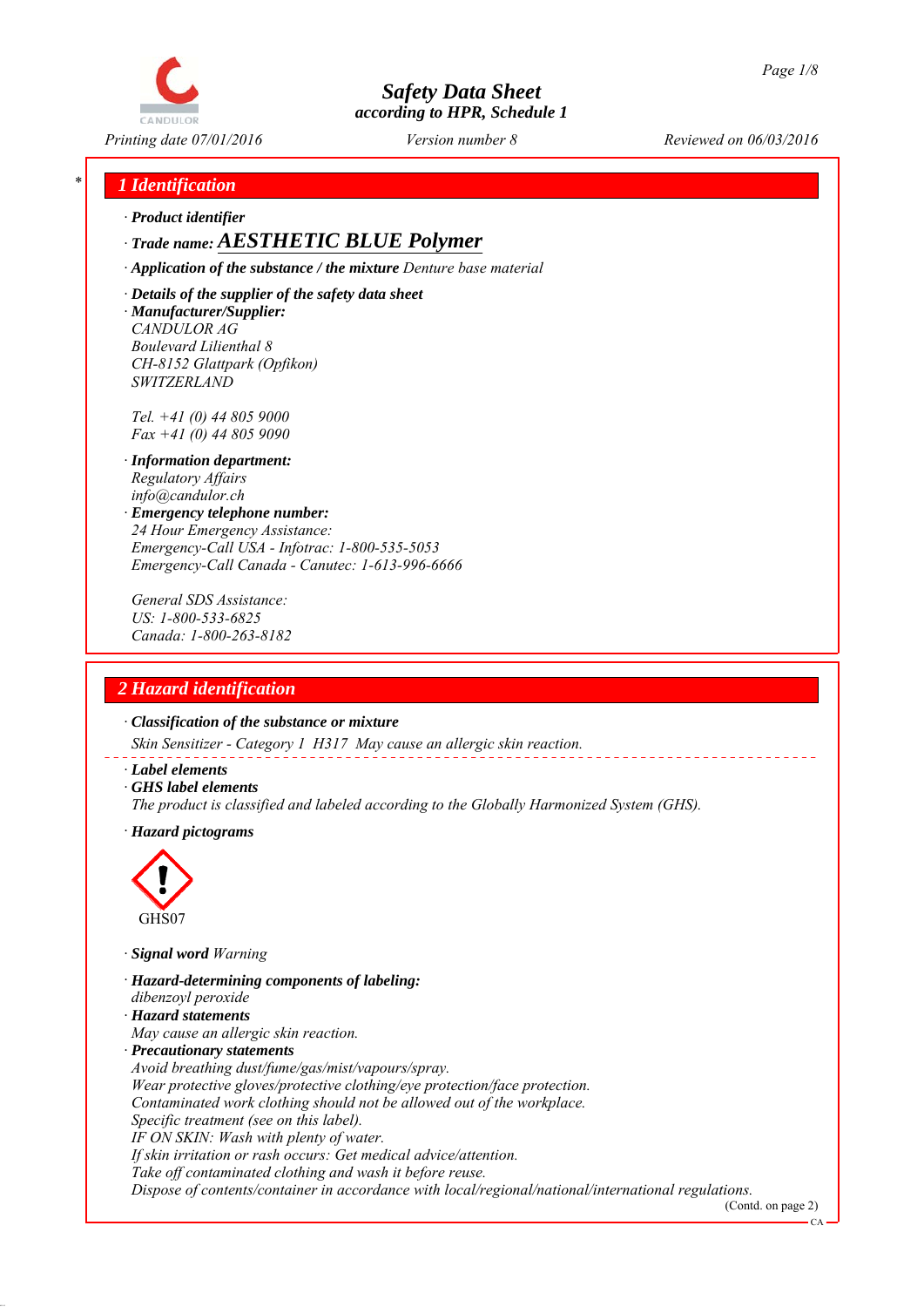# *Safety Data Sheet*

*according to HPR, Schedule 1*

*Printing date 07/01/2016 Reviewed on 06/03/2016 Version number 8*

## *Trade name: AESTHETIC BLUE Polymer*

(Contd. of page 1) *∙ Classification system: ∙ NFPA ratings (scale 0 - 4)* 0 1  $\overline{\mathbf{0}}$ *Health = 0 Fire = 1 Reactivity = 0 ∙ HMIS-ratings (scale 0 - 4)* HEALTH FIRE  $\overline{REACTIVITY \, 0}$  *Reactivity = 0* 0 *Health = 0* 1 *Fire = 1 ∙ Other hazards Dust generation Particular danger of slipping on leaked/spilled product. ∙ Results of PBT and vPvB assessment ∙ PBT: Not applicable. ∙ vPvB: Not applicable. 3 Composition/Information on ingredients ∙ Chemical characterization: Mixtures ∙ Description: > 95% Polymethylmethacrylate ∙ Dangerous components: CAS:* 94-36-0 dibenzoyl peroxide  $\leq 1\%$  w/w *\* 4 First aid measures ∙ Description of first aid measures ∙ General information: No special measures required. ∙ After inhalation: Supply fresh air and to be sure call for a doctor. ∙ After skin contact: Rinse with water. ∙ After eye contact: Rinse opened eye for several minutes under running water. Then consult a doctor. ∙ After swallowing: Rinse out mouth and then drink plenty of water. If symptoms persist consult doctor. ∙ Information for doctor: ∙ Most important symptoms and effects, both acute and delayed No further relevant information available. ∙ Indication of any immediate medical attention and special treatment needed No further relevant information available. 5 Firefighting measures ∙ Extinguishing media ∙ Suitable extinguishing agents: CO2, extinguishing powder or water spray. Fight larger fires with water spray or alcohol resistant foam. ∙ Special hazards arising from the substance or mixture No further relevant information available. ∙ Advice for firefighters ∙ Protective equipment: No special measures required.* CA (Contd. on page 3)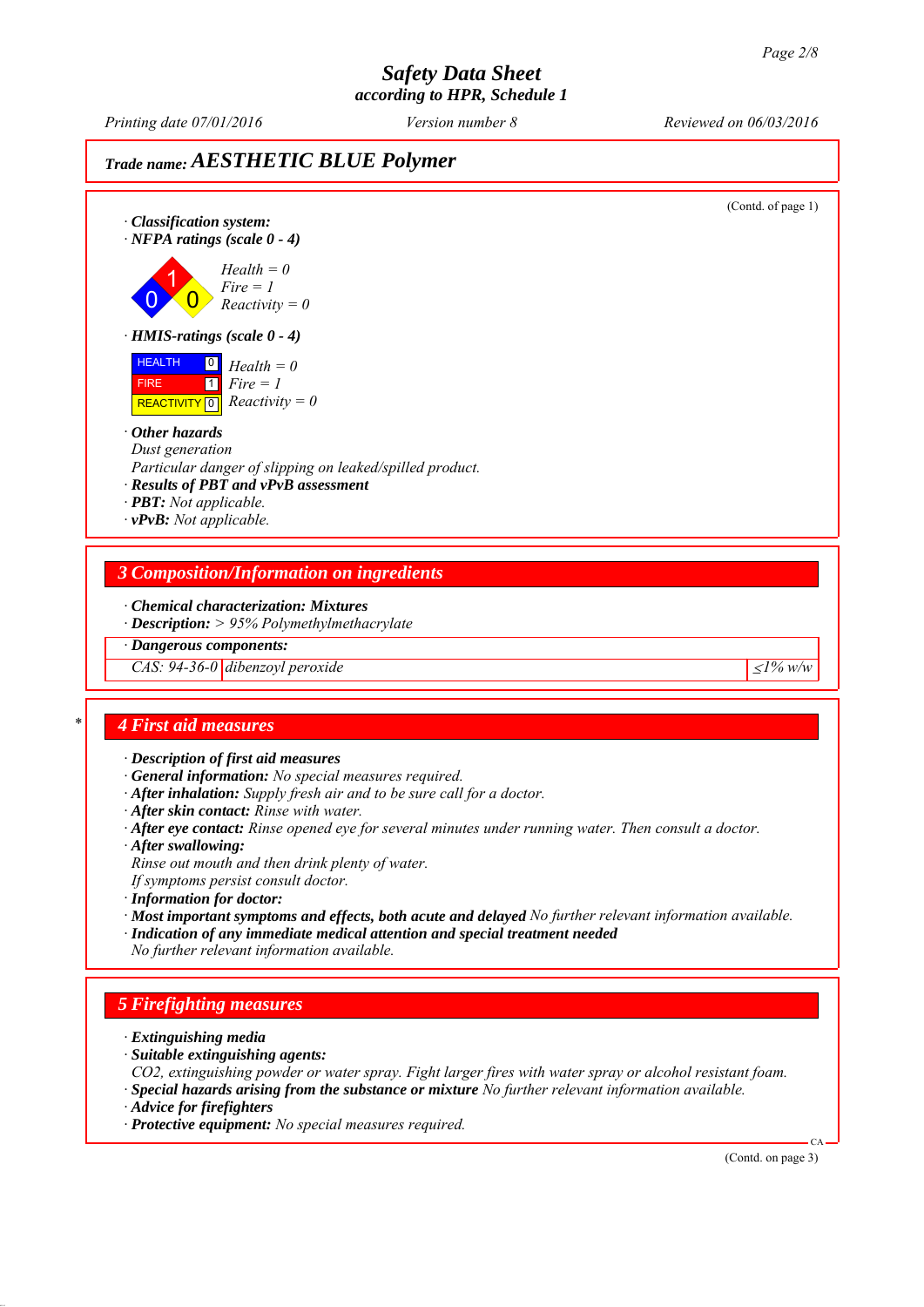*Printing date 07/01/2016 Reviewed on 06/03/2016 Version number 8*

## *Trade name: AESTHETIC BLUE Polymer*

(Contd. of page 2)

#### *6 Accidental release measures*

- *∙ Personal precautions, protective equipment and emergency procedures Not required.*
- *∙ Environmental precautions: Do not allow to enter sewers/ surface or ground water.*
- *∙ Methods and material for containment and cleaning up: Pick up mechanically.*
- *∙ Reference to other sections*
- *See Section 7 for information on safe handling.*
- *See Section 8 for information on personal protection equipment.*
- *See Section 13 for disposal information.*

#### *7 Handling and storage*

#### *∙ Handling:*

- *∙ Precautions for safe handling Only adequately trained personnel should handle this product. For use in dentistry only.*
- *∙ Information about protection against explosions and fires: No special measures required.*
- *∙ Conditions for safe storage, including any incompatibilities*
- *∙ Storage:*
- *∙ Requirements to be met by storerooms and receptacles: Store only in the original receptacle.*
- *∙ Information about storage in one common storage facility: Not required.*
- *∙ Further information about storage conditions: Protect from heat and direct sunlight.*
- *∙ Specific end use(s) No further relevant information available.*

#### *8 Exposure controls/ Personal protection*

*∙ Additional information about design of technical systems: No further data; see item 7.*

*∙ Control parameters*

*∙ Components with limit values that require monitoring at the workplace:*

*CAS: 94-36-0 dibenzoyl peroxide*

*EL Long-term value: 5 mg/m³*

*EV Long-term value: 5 mg/m³*

*∙ Additional information: The lists that were valid during the creation were used as basis.*

- *∙ Exposure controls*
- *∙ Personal protective equipment:*

*∙ General protective and hygienic measures: Usual hygienic measures for dental practice and dental laboratories. Keep away from foodstuffs, beverages and feed. Wash hands before breaks and at the end of work. Avoid contact with the skin. ∙ Breathing equipment: Use respiratory protective device against the effects of dust.*

*∙ Protection of hands:*



*Protective gloves*

*After use of gloves apply skin-cleaning agents and skin cosmetics.*

*∙ Material of gloves Butyl rubber, BR*

*Chloroprene rubber, CR*

(Contd. on page 4)

CA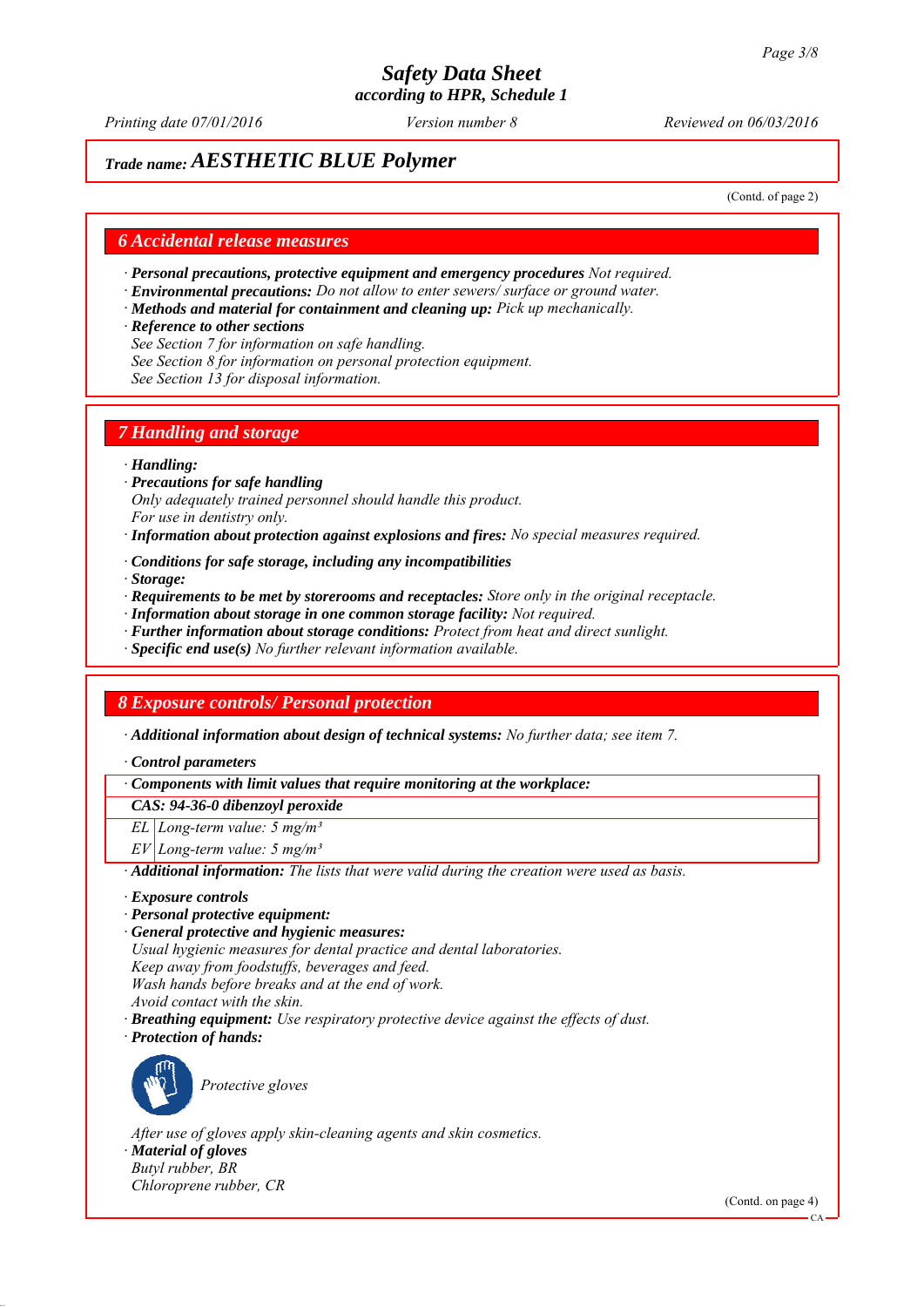*Printing date 07/01/2016 Reviewed on 06/03/2016 Version number 8*

# *Trade name: AESTHETIC BLUE Polymer*

(Contd. of page 3)

*Natural rubber, NR Nitrile rubber, NBR Fluorocarbon rubber (Viton) Selection of the glove material on consideration of the penetration times, rates of diffusion and the degradation*

*∙ Penetration time of glove material The exact break through time has to be found out by the manufacturer of the protective gloves and has to be observed.*

*∙ Eye protection: Safety glasses*

| <b>9 Physical and chemical properties</b><br>· Information on basic physical and chemical properties<br>· General Information<br>$\cdot$ Appearance: |                                               |
|------------------------------------------------------------------------------------------------------------------------------------------------------|-----------------------------------------------|
|                                                                                                                                                      |                                               |
| Color:                                                                                                                                               | According to product specification            |
| $\cdot$ Odor:                                                                                                                                        | Characteristic                                |
| · Odor threshold:                                                                                                                                    | Not determined.                               |
| $\cdot$ pH-value:                                                                                                                                    | Not applicable.                               |
| $\cdot$ Change in condition<br><b>Melting point/Melting range:</b><br><b>Boiling point/Boiling range:</b>                                            | 150 °C<br>Undetermined.                       |
| $\cdot$ Flash point:                                                                                                                                 | 250 °C                                        |
| · Flammability (solid, gaseous):                                                                                                                     | Not determined.                               |
| · Auto igniting:                                                                                                                                     | Product is not selfigniting.                  |
| · Danger of explosion:                                                                                                                               | Product does not present an explosion hazard. |
| $\cdot$ Explosion limits:                                                                                                                            |                                               |
| Lower:                                                                                                                                               | Not determined.                               |
| <b>Upper:</b>                                                                                                                                        | Not determined.                               |
| · Vapor pressure:                                                                                                                                    | Not applicable.                               |
| $\cdot$ Density at 20 $\textdegree$ C:                                                                                                               | $1.2$ g/cm <sup>3</sup>                       |
| $\cdot$ Relative density                                                                                                                             | Not determined.                               |
| · Vapor density                                                                                                                                      | Not applicable.                               |
| $\cdot$ Evaporation rate                                                                                                                             | Not applicable.                               |
| · Solubility in / Miscibility with                                                                                                                   |                                               |
| Water:                                                                                                                                               | Nearly insoluble.                             |
| · Partition coefficient (n-octanol/water): Not determined.                                                                                           |                                               |
| · Viscosity:                                                                                                                                         |                                               |
| Dynamic:                                                                                                                                             | Not applicable.                               |
| Kinematic:                                                                                                                                           | Not applicable.                               |
| $\cdot$ Other information                                                                                                                            | No further relevant information available.    |

#### *10 Stability and reactivity*

*∙ Reactivity No further relevant information available.*

*∙ Chemical stability Stable under normal handling and storage conditions.*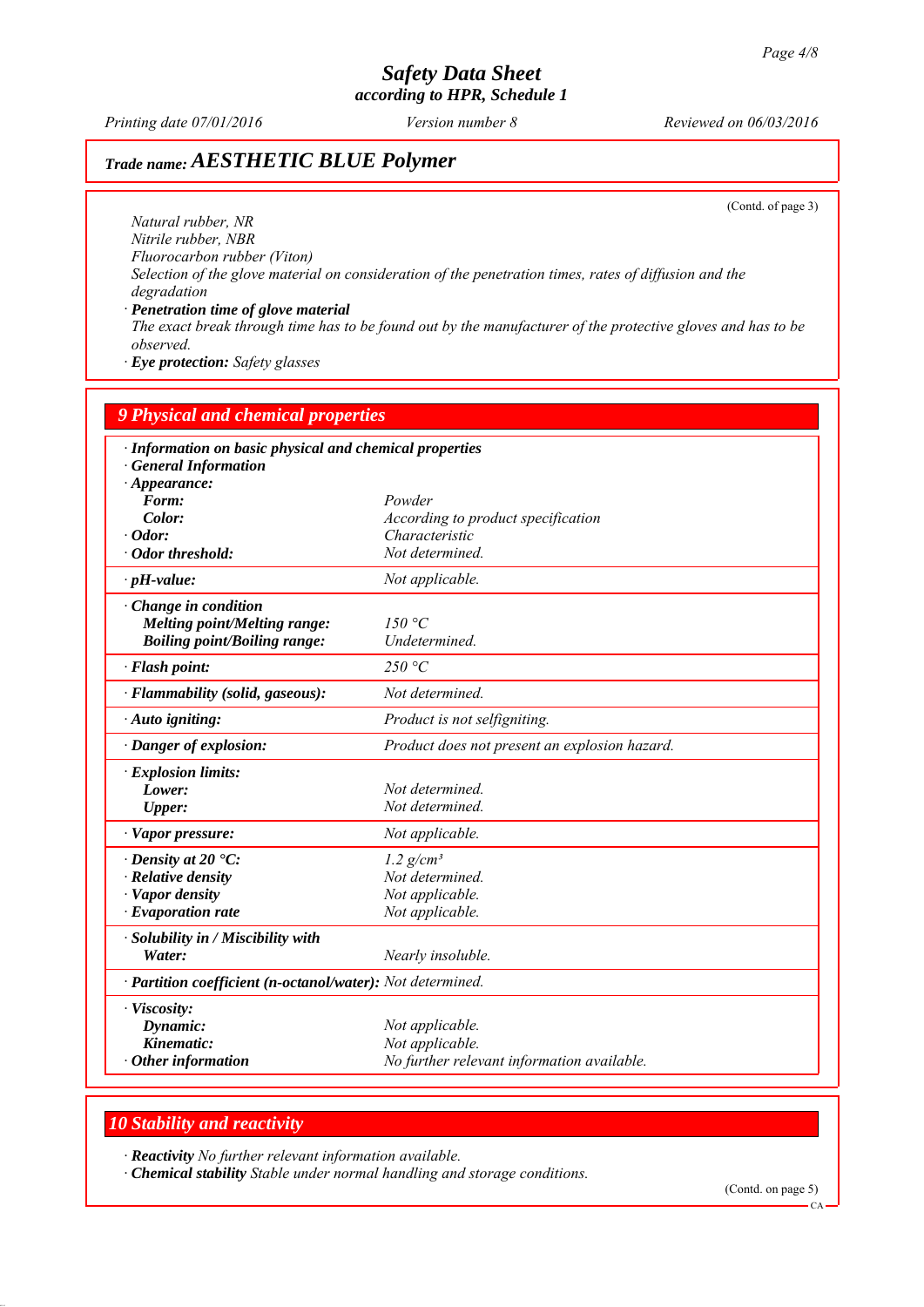# *Safety Data Sheet*

*according to HPR, Schedule 1*

*Printing date 07/01/2016 Reviewed on 06/03/2016 Version number 8*

(Contd. of page 4)

## *Trade name: AESTHETIC BLUE Polymer*

- *∙ Thermal decomposition / conditions to be avoided: No decomposition if used according to specifications.*
- *∙ Possibility of hazardous reactions No dangerous reactions known.*
- *∙ Conditions to avoid No further relevant information available.*
- *∙ Incompatible materials: No further relevant information available.*
- *∙ Hazardous decomposition products: None under normal conditions of storage and use.*

#### *\* 11 Toxicological information*

- *∙ Information on toxicological effects*
- *∙ Acute toxicity:*
- *∙ on the skin: No irritant effect.*
- *∙ on the eye: No irritating effect.*
- *∙ Sensitization: Sensitization possible through skin contact.*
- *∙ Additional toxicological information: No further relevant information available.*
- *∙ Carcinogenic categories*
- *∙ IARC (International Agency for Research on Cancer)*

*CAS: 9011-14-7 polymethylmethacrylate 3* 

*CAS: 94-36-0 dibenzoyl peroxide 3* 

#### *∙ NTP (National Toxicology Program)*

*None of the ingredients is listed.*

*∙ OSHA-Ca (Occupational Safety & Health Administration)*

*None of the ingredients is listed.*

### *12 Ecological information*

- *∙ Toxicity*
- *∙ Aquatic toxicity: No further relevant information available.*
- *∙ Persistence and degradability No further relevant information available.*
- *∙ Behavior in environmental systems:*
- *∙ Bioaccumulative potential No further relevant information available.*
- *∙ Mobility in soil No further relevant information available.*
- *∙ Additional ecological information:*
- *∙ General notes:*
- *Water hazard class 1 (Self-assessment): slightly hazardous for water*

*Do not allow undiluted product or large quantities of it to reach ground water, water course or sewage system.*

- *∙ Results of PBT and vPvB assessment*
- *∙ PBT: Not applicable.*
- *∙ vPvB: Not applicable.*
- *∙ Other adverse effects No further relevant information available.*

### *13 Disposal considerations*

#### *∙ Waste treatment methods*

*∙ Recommendation:*

*Take to an approved landfill or a waste incineration plant, under conditions approved by the local authority.* (Contd. on page 6)

 $CA$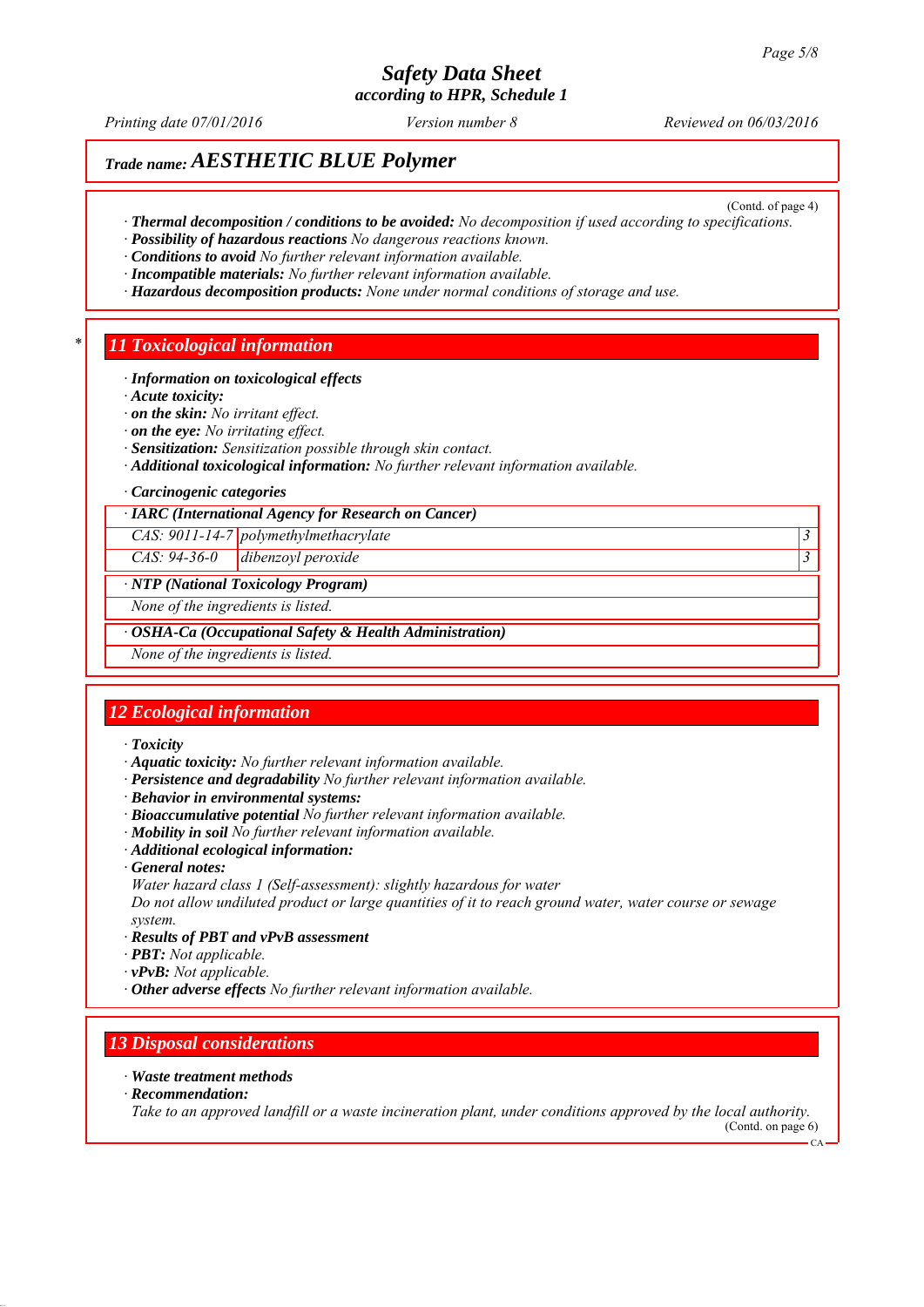*Printing date 07/01/2016 Reviewed on 06/03/2016 Version number 8*

## *Trade name: AESTHETIC BLUE Polymer*

(Contd. of page 5)

*∙ Uncleaned packagings:*

*∙ Recommendation: Disposal must be made according to official regulations.*

| <b>14 Transport information</b>                                                     |                                                                                   |
|-------------------------------------------------------------------------------------|-----------------------------------------------------------------------------------|
| $\cdot$ UN-Number<br>· DOT, TDG, ADN, IMDG, IATA                                    | Void                                                                              |
| $\cdot$ UN proper shipping name<br>· DOT, TDG, ADN, IMDG, IATA                      | Void                                                                              |
| $\cdot$ Transport hazard class(es)                                                  |                                                                                   |
| · DOT, TDG, ADN, IMDG, IATA<br>$\cdot Class$                                        | Void                                                                              |
| · Packing group<br>· DOT, TDG, IMDG, IATA                                           | Void                                                                              |
| · Environmental hazards:<br>$\cdot$ Marine pollutant:                               | No                                                                                |
| · Special precautions for user                                                      | Not applicable.                                                                   |
| · Transport in bulk according to Annex II of<br><b>MARPOL73/78 and the IBC Code</b> | Not applicable.                                                                   |
| · Transport/Additional information:                                                 | Product is not classified as a dangerous good for transport<br>(ADR, IMDG, IATA). |
| · UN "Model Regulation":                                                            | Void                                                                              |

### *15 Regulatory information*

*∙ Safety, health and environmental regulations/legislation specific for the substance or mixture*

*∙ Sara*

*∙ Section 355 (extremely hazardous substances):*

*None of the ingredients is listed.*

*∙ Section 313 (Specific toxic chemical listings):*

*CAS: 94-36-0 dibenzoyl peroxide*

*∙ TSCA (Toxic Substances Control Act):*

*All ingredients are listed.*

*∙ Proposition 65*

*∙ Chemicals known to cause cancer:*

*None of the ingredients is listed.*

*∙ Chemicals known to cause reproductive toxicity for females:*

*None of the ingredients is listed.*

*∙ Chemicals known to cause reproductive toxicity for males:*

*None of the ingredients is listed.*

*∙ Chemicals known to cause developmental toxicity:*

*None of the ingredients is listed.*

(Contd. on page 7)

CA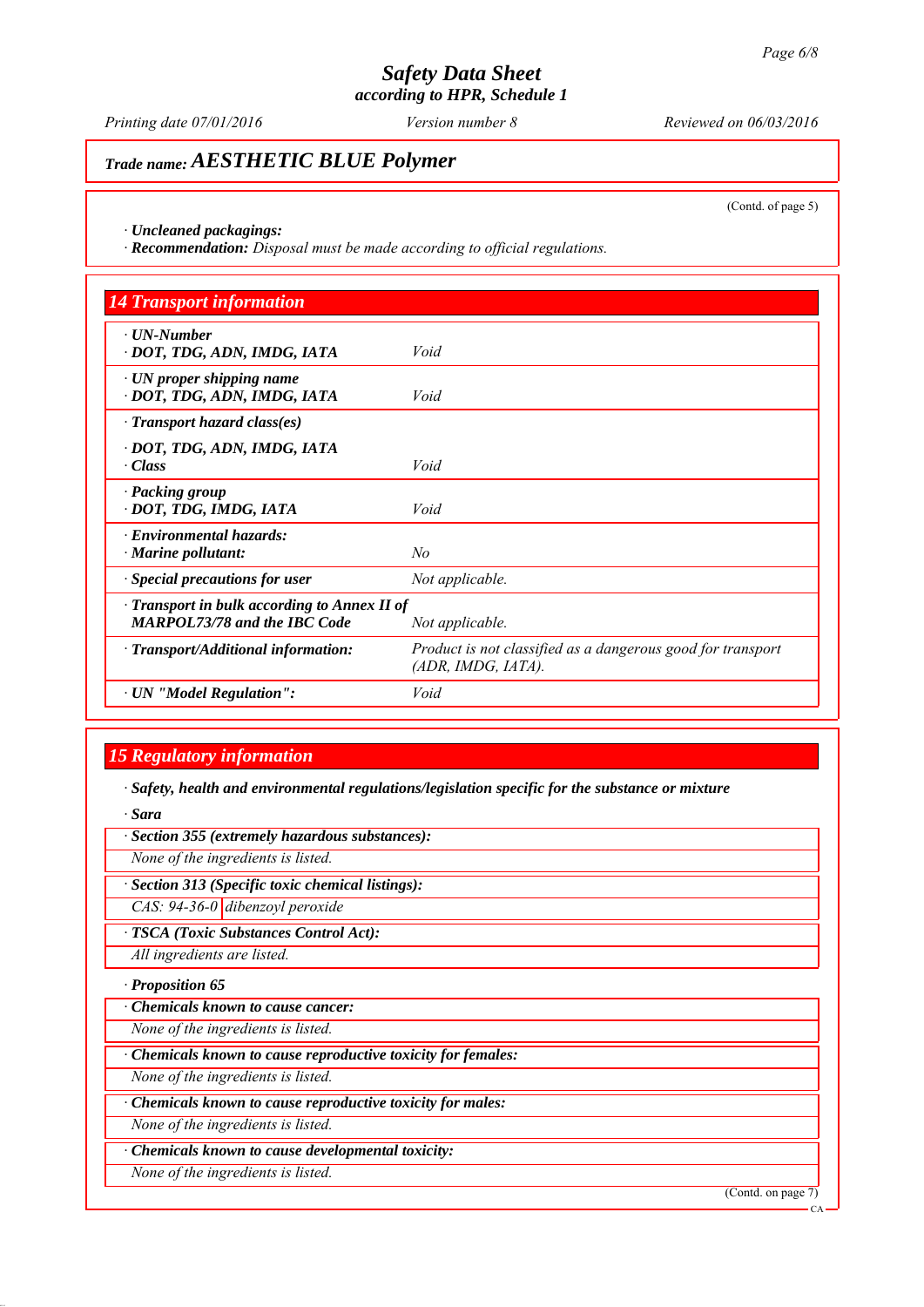*Printing date 07/01/2016 Reviewed on 06/03/2016 Version number 8*

## *Trade name: AESTHETIC BLUE Polymer*

(Contd. of page 6)

#### *∙ Carcinogenic categories*

*∙ EPA (Environmental Protection Agency)*

*None of the ingredients is listed.*

#### *∙ TLV (Threshold Limit Value established by ACGIH)*

*CAS: 94-36-0 dibenzoyl peroxide* A4

#### *∙ NIOSH-Ca (National Institute for Occupational Safety and Health)*

*None of the ingredients is listed.*

#### *∙ GHS label elements*

*The product is classified and labeled according to the Globally Harmonized System (GHS). ∙ Hazard pictograms*



*∙ Signal word Warning*

*∙ Hazard-determining components of labeling:*

- *dibenzoyl peroxide*
- *∙ Hazard statements*

*May cause an allergic skin reaction.*

*∙ Precautionary statements Avoid breathing dust/fume/gas/mist/vapours/spray. Wear protective gloves/protective clothing/eye protection/face protection.*

*Contaminated work clothing should not be allowed out of the workplace.*

*Specific treatment (see on this label).*

*IF ON SKIN: Wash with plenty of water.*

*If skin irritation or rash occurs: Get medical advice/attention.*

*Take off contaminated clothing and wash it before reuse.*

*Dispose of contents/container in accordance with local/regional/national/international regulations.*

*∙ National regulations:*

*∙ Other regulations, limitations and prohibitive regulations*

*The product is a medical device according to the Directive 93/42/EEC. This product is classified as a medical device under US and Canadian regulations and has been reviewed by the US Food and Drug Administration and Health Canada.*

*∙ Chemical safety assessment: A Chemical Safety Assessment has not been carried out.*

#### *\* 16 Other information*

*This information is based on our present knowledge. However, this shall not constitute a guarantee for any specific product features and shall not establish a legally valid contractual relationship.*

*∙ Date of preparation / last revision 07/01/2016 / 7*

*∙ Abbreviations and acronyms: IMDG: International Maritime Code for Dangerous Goods DOT: US Department of Transportation IATA: International Air Transport Association ACGIH: American Conference of Governmental Industrial Hygienists EINECS: European Inventory of Existing Commercial Chemical Substances ELINCS: European List of Notified Chemical Substances CAS: Chemical Abstracts Service (division of the American Chemical Society) NFPA: National Fire Protection Association (USA) HMIS: Hazardous Materials Identification System (USA) PBT: Persistent, Bioaccumulative and Toxic vPvB: very Persistent and very Bioaccumulative*

(Contd. on page 8)

CA